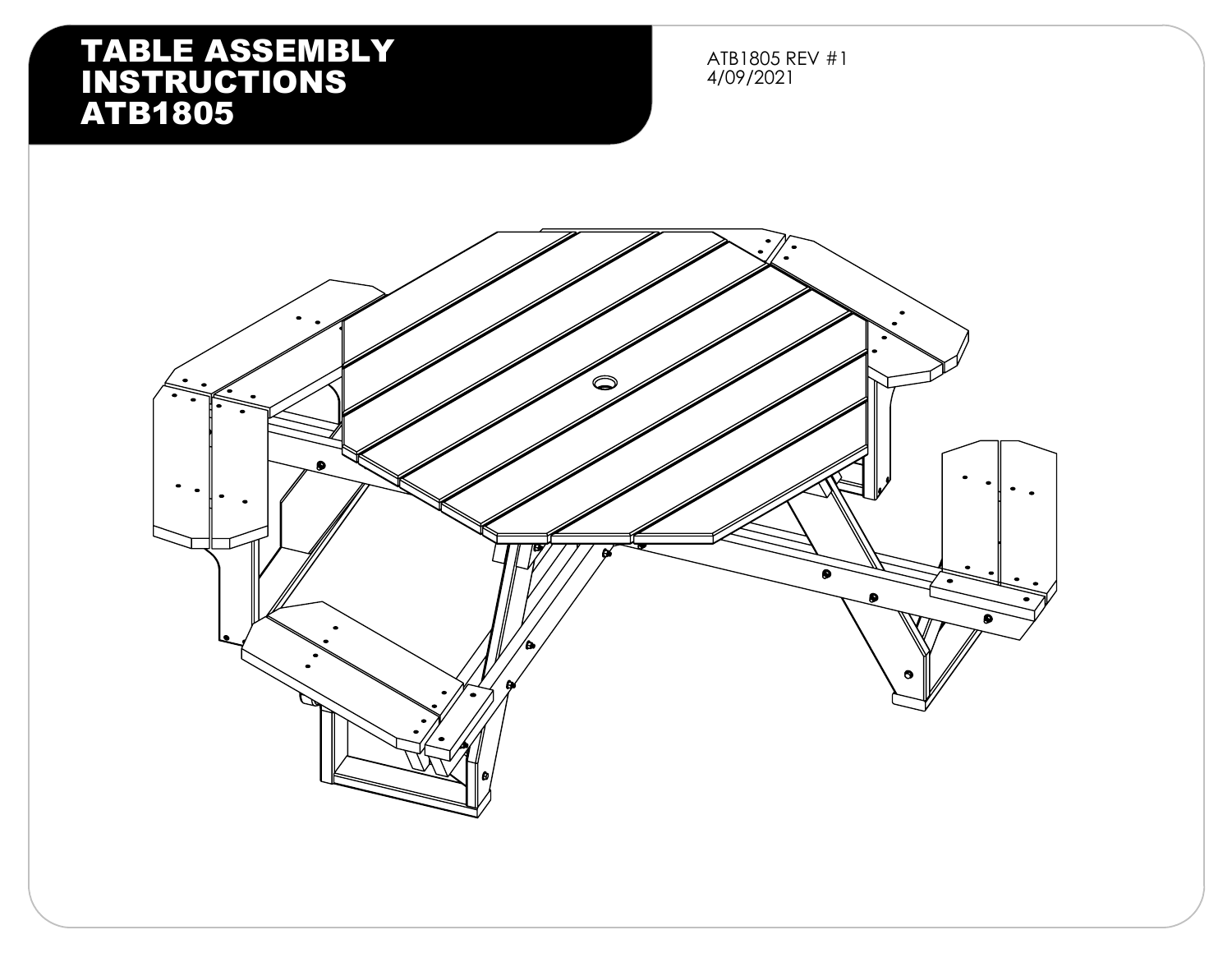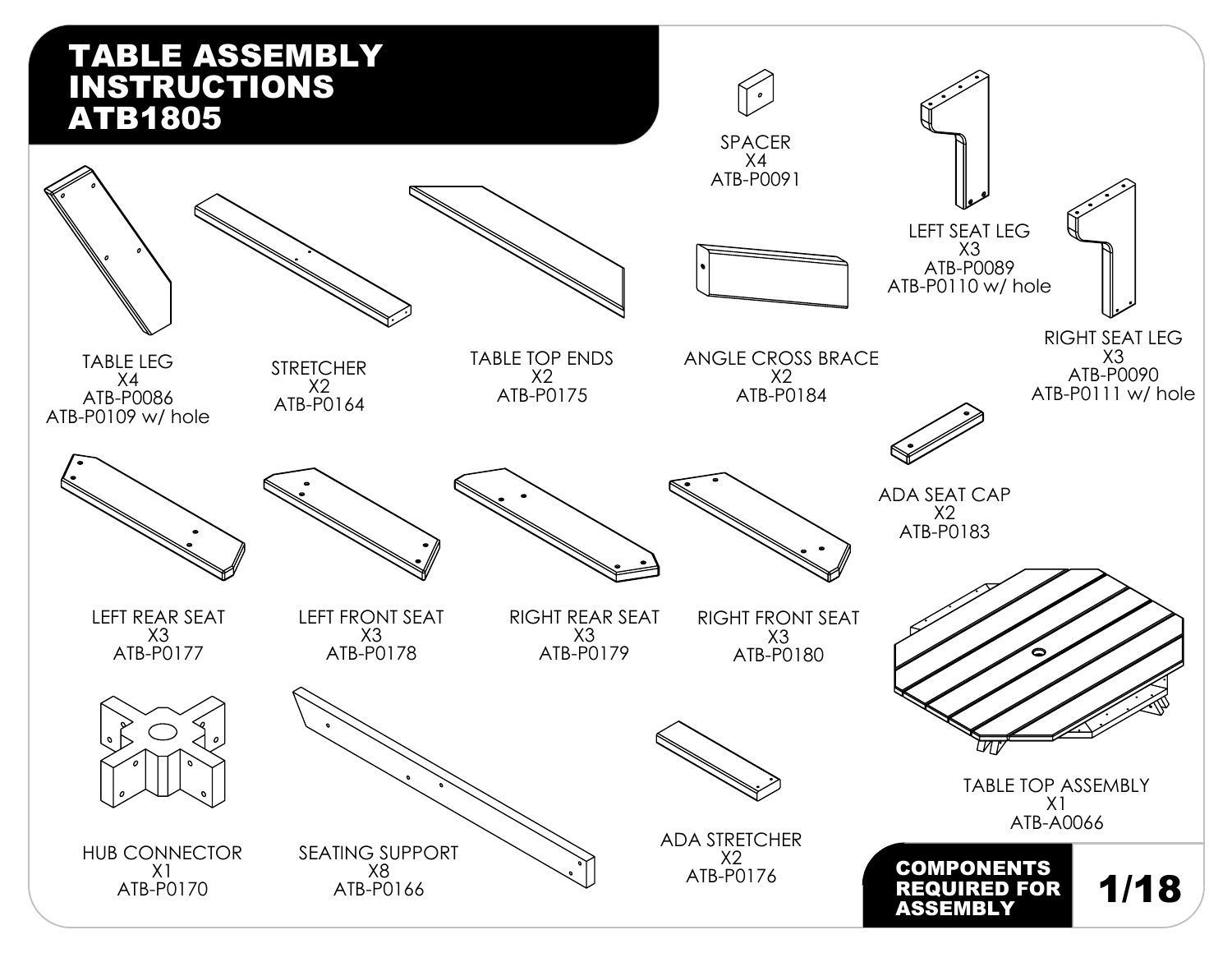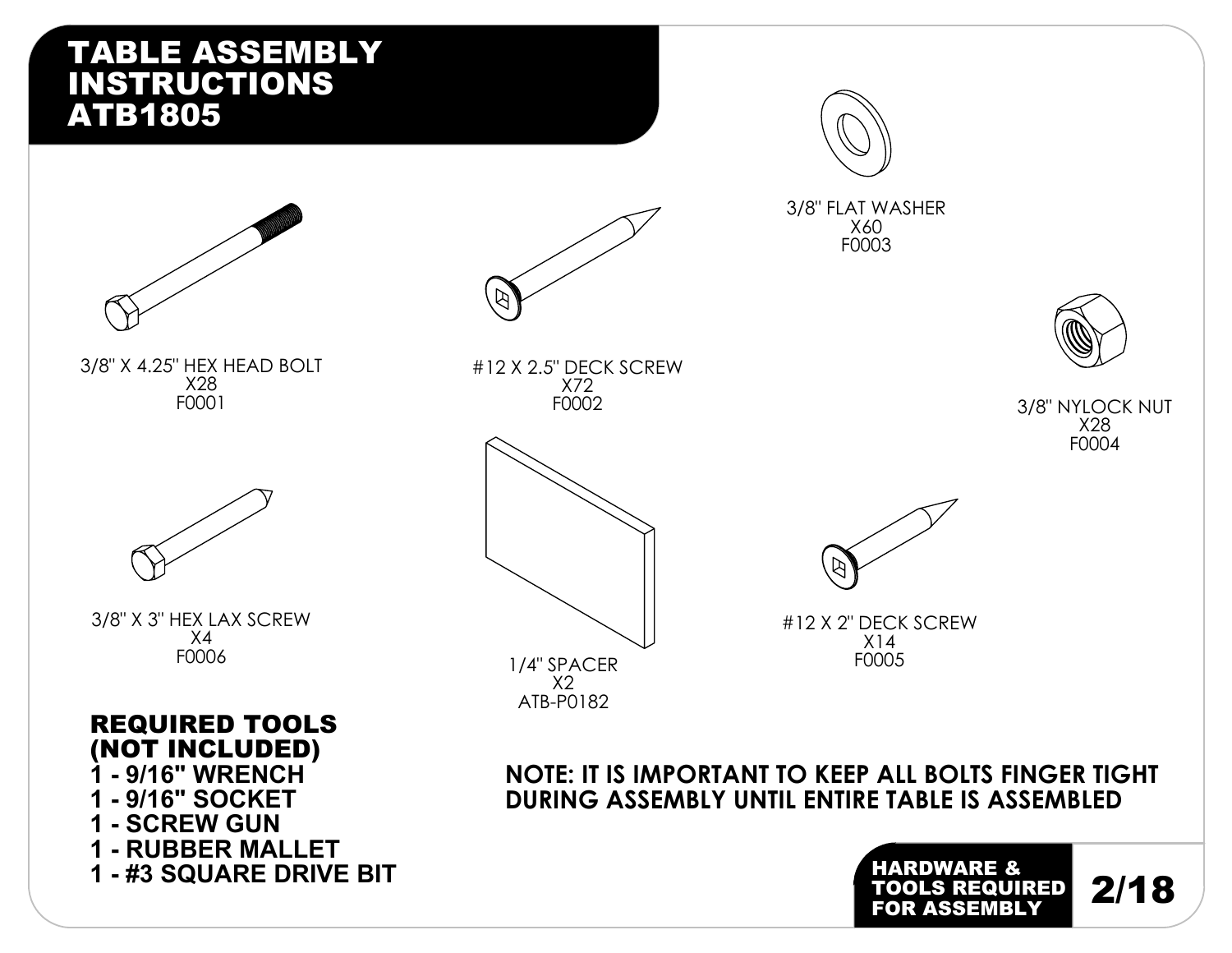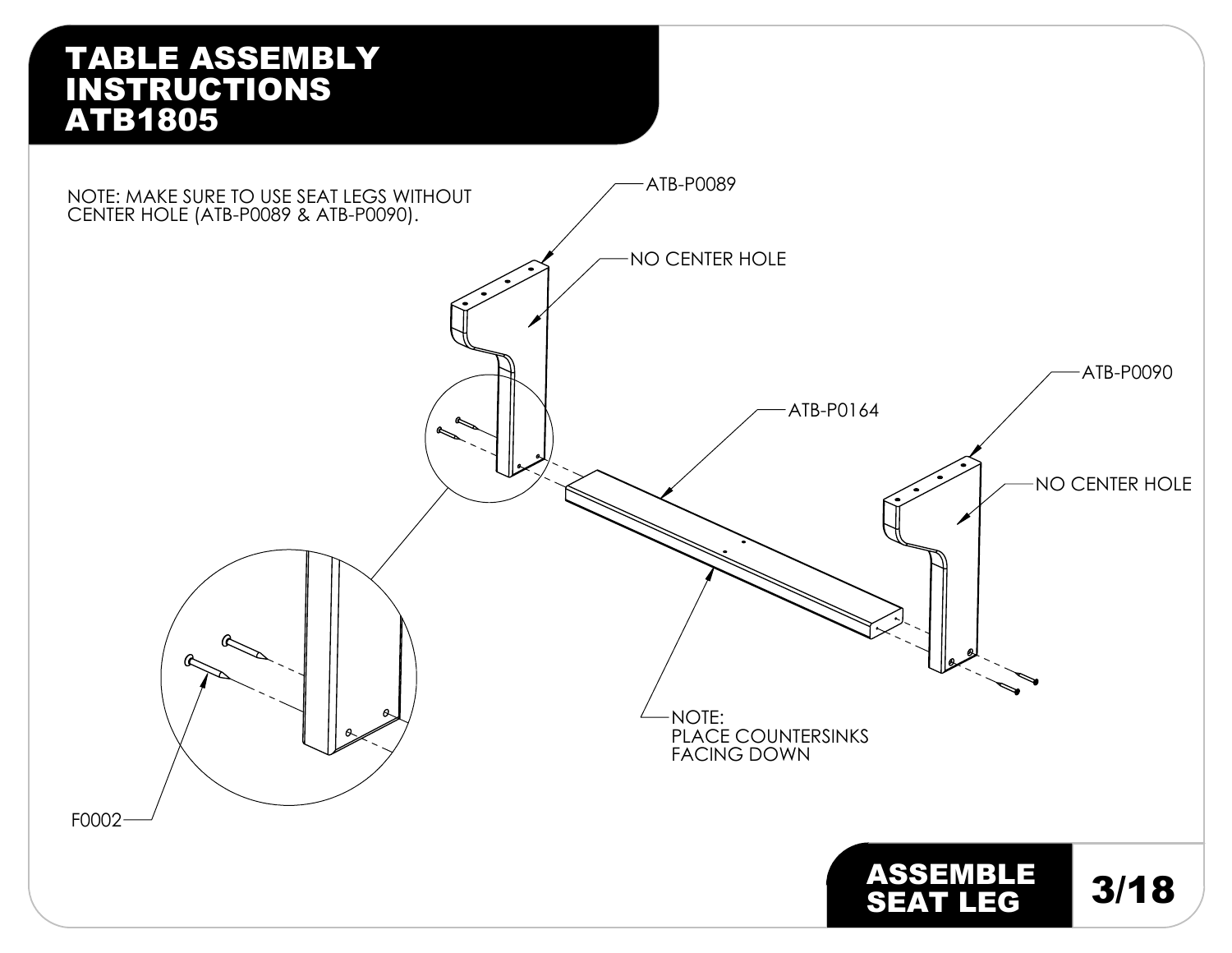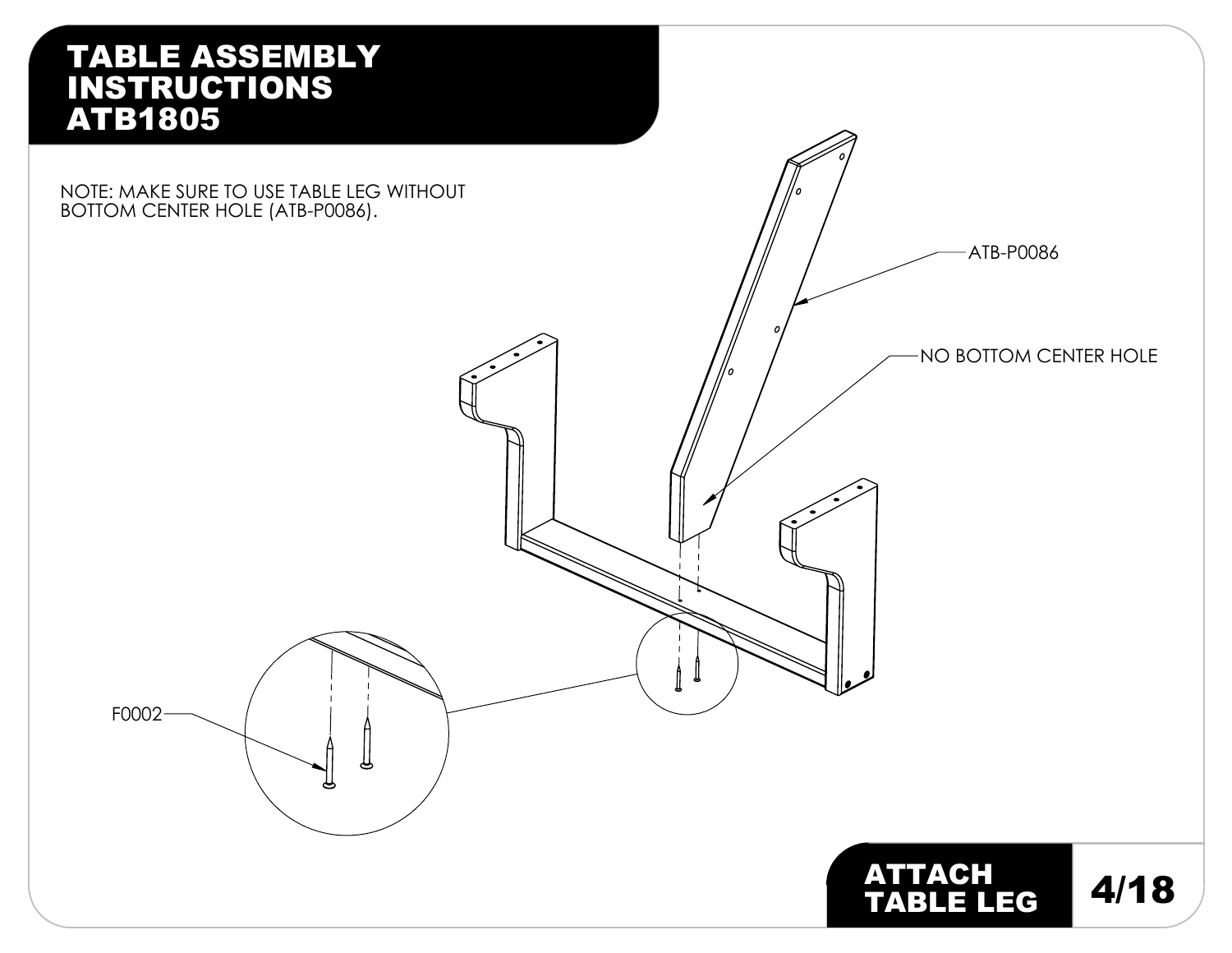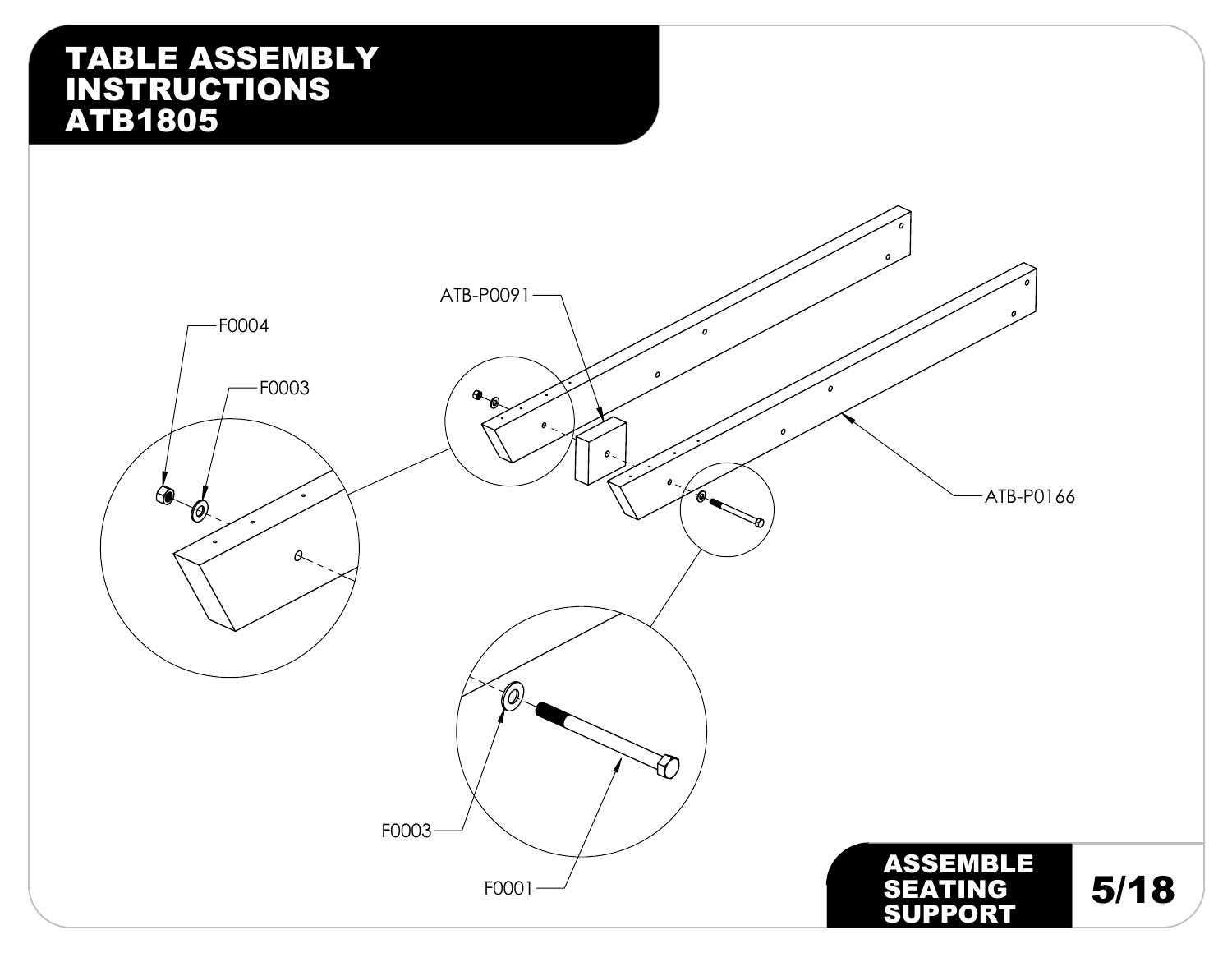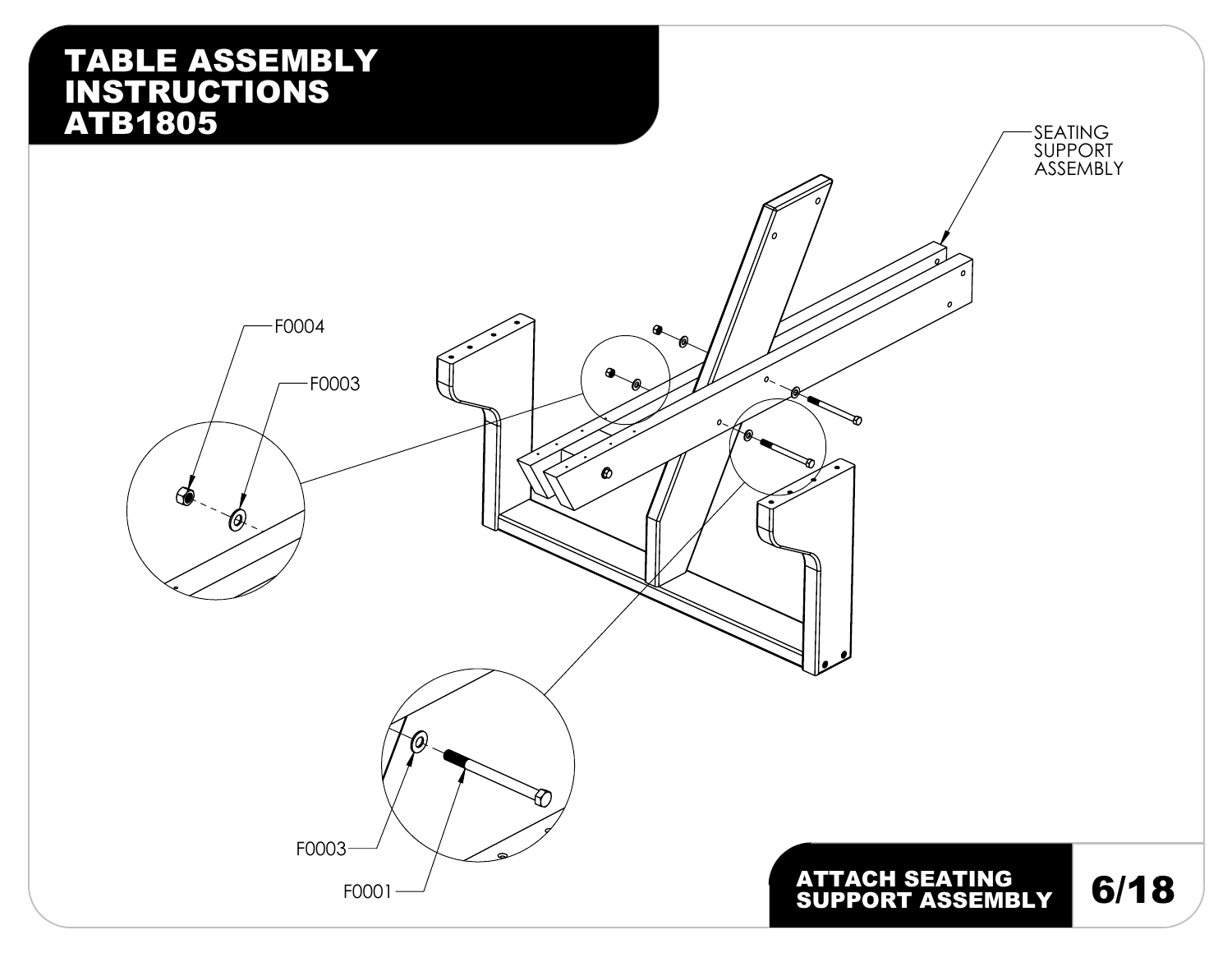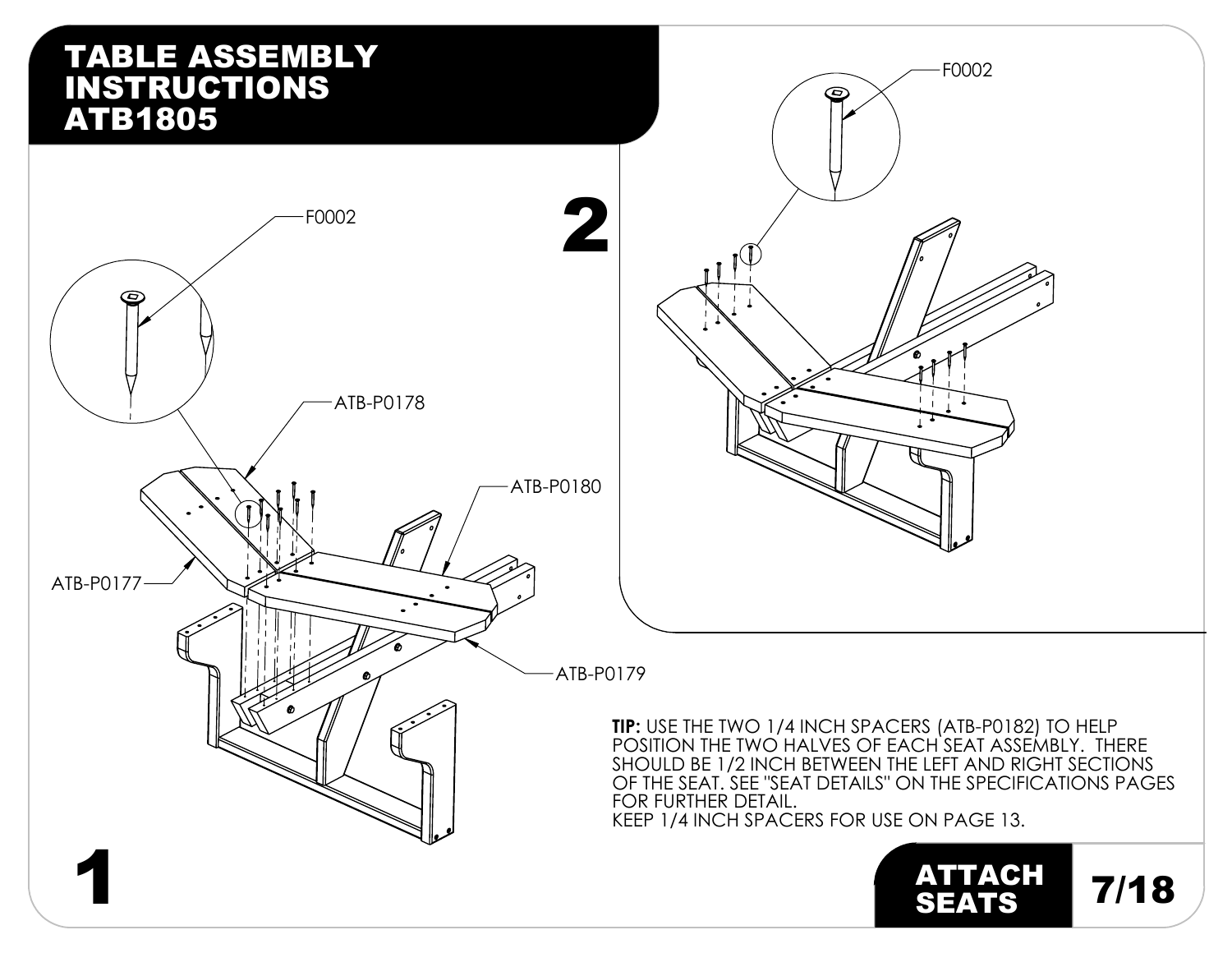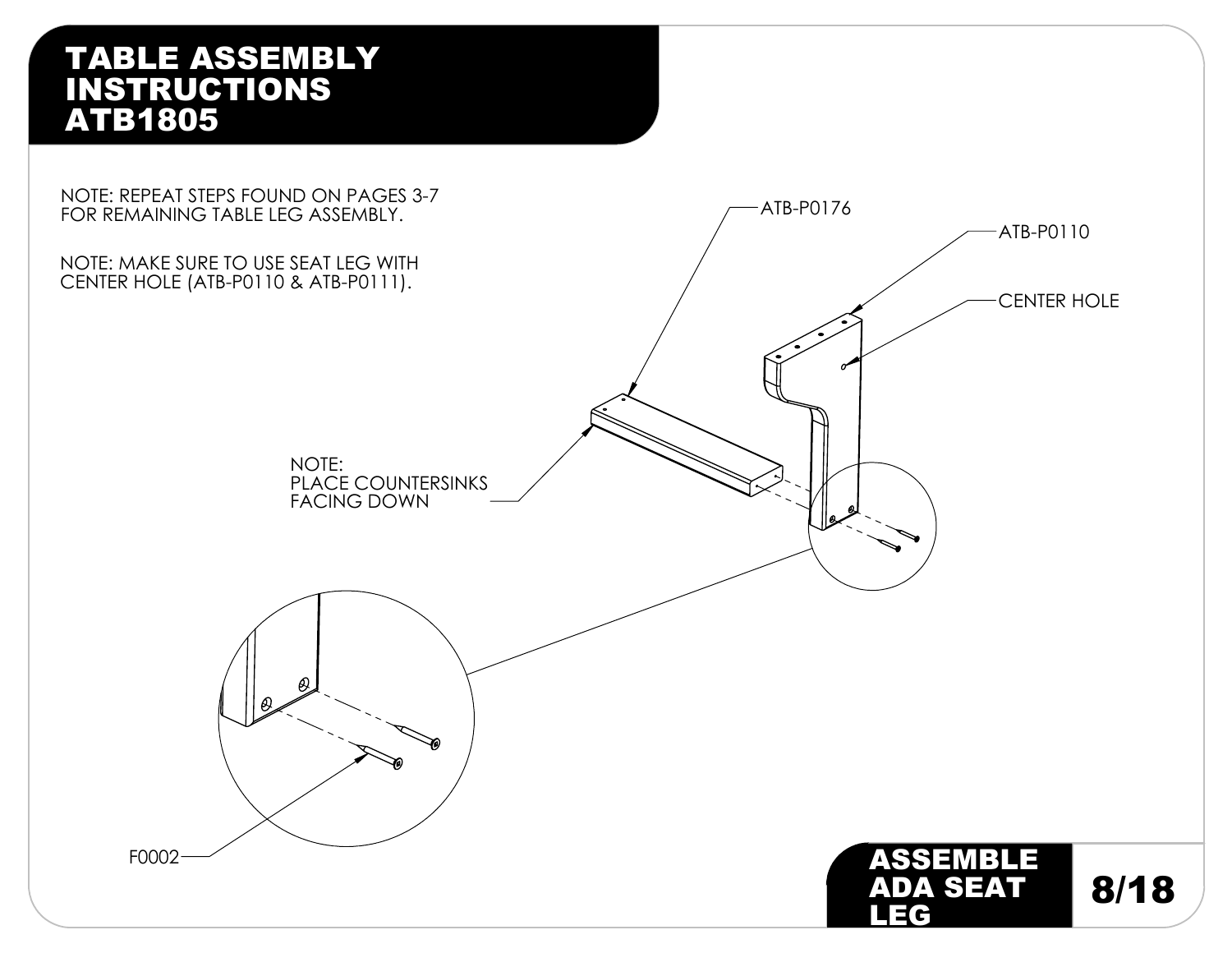F0002

#### NOTE: MAKE SURE TO USE TABLE LEG WITH BOTTOM CENTER HOLE (ATB-P0109).



ATTACH 9/18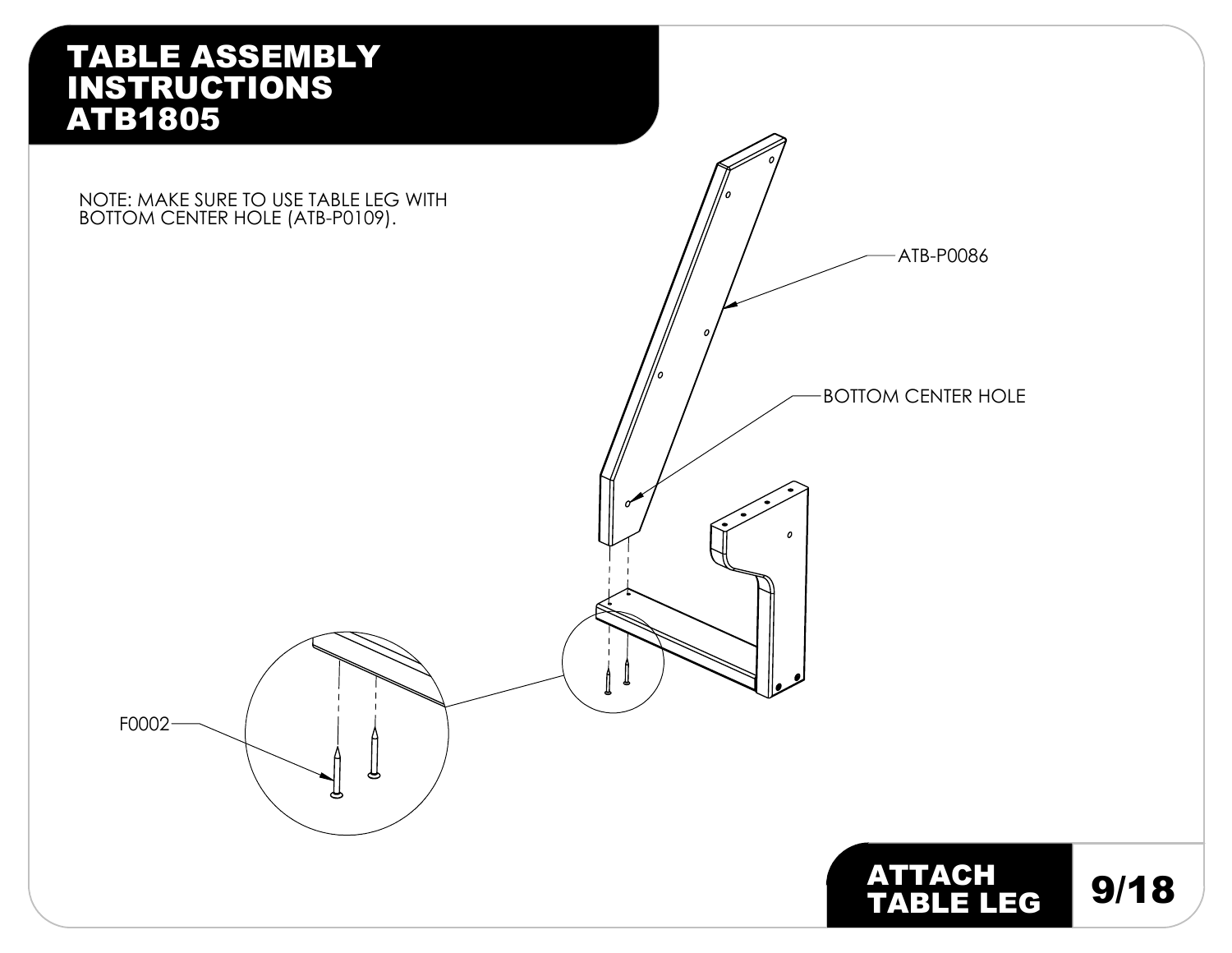NOTE: REFER TO STEPS FOUND ON PAGE 5 FOR SEATING SUPPORT ASSEMBLY INSTRUCTIONS.







SEATING SUPPORT ASSEMBLY

# ATTACH SEATING<br>SUPPORT ASSEMBLY 10/18

 $\mathfrak{o}$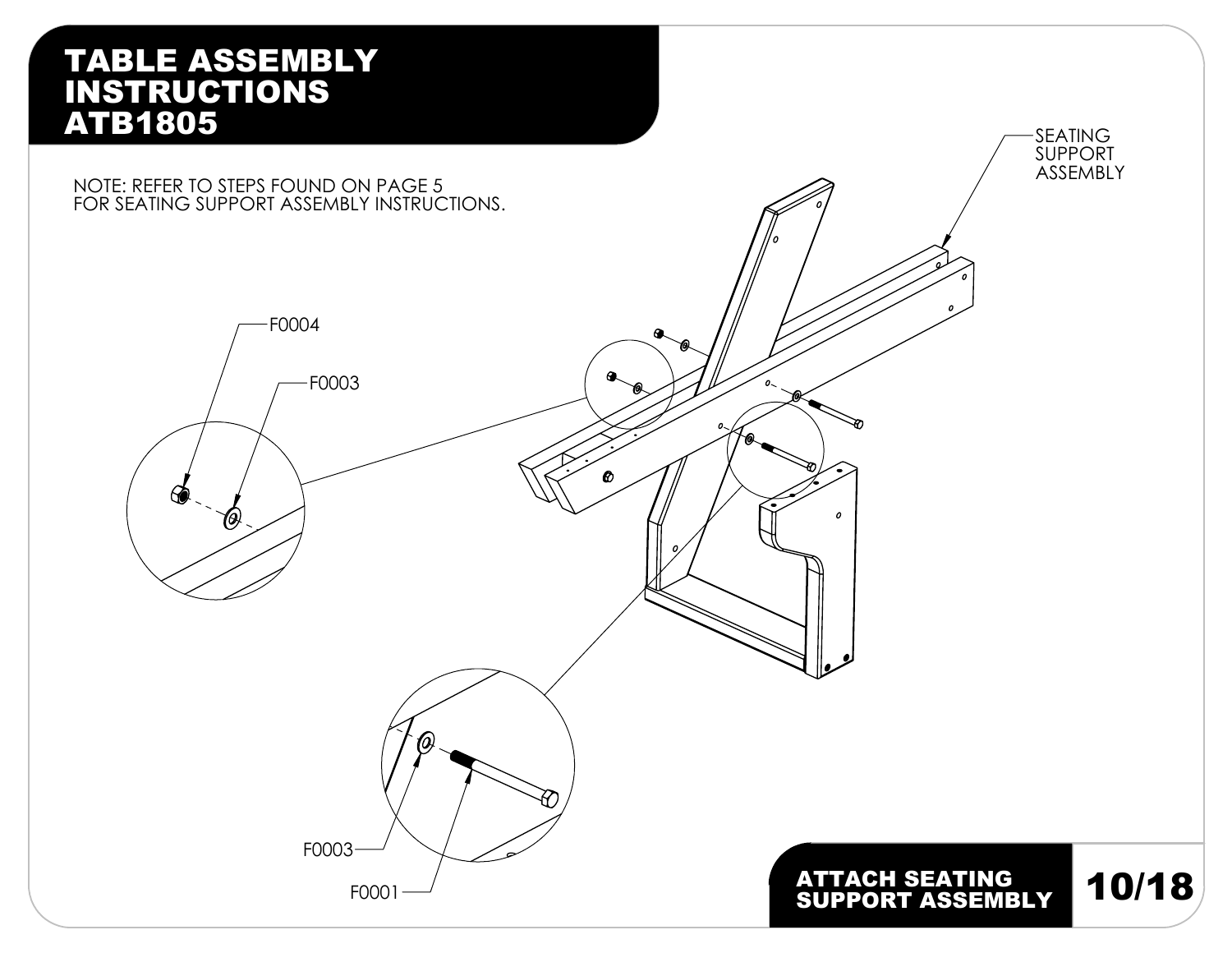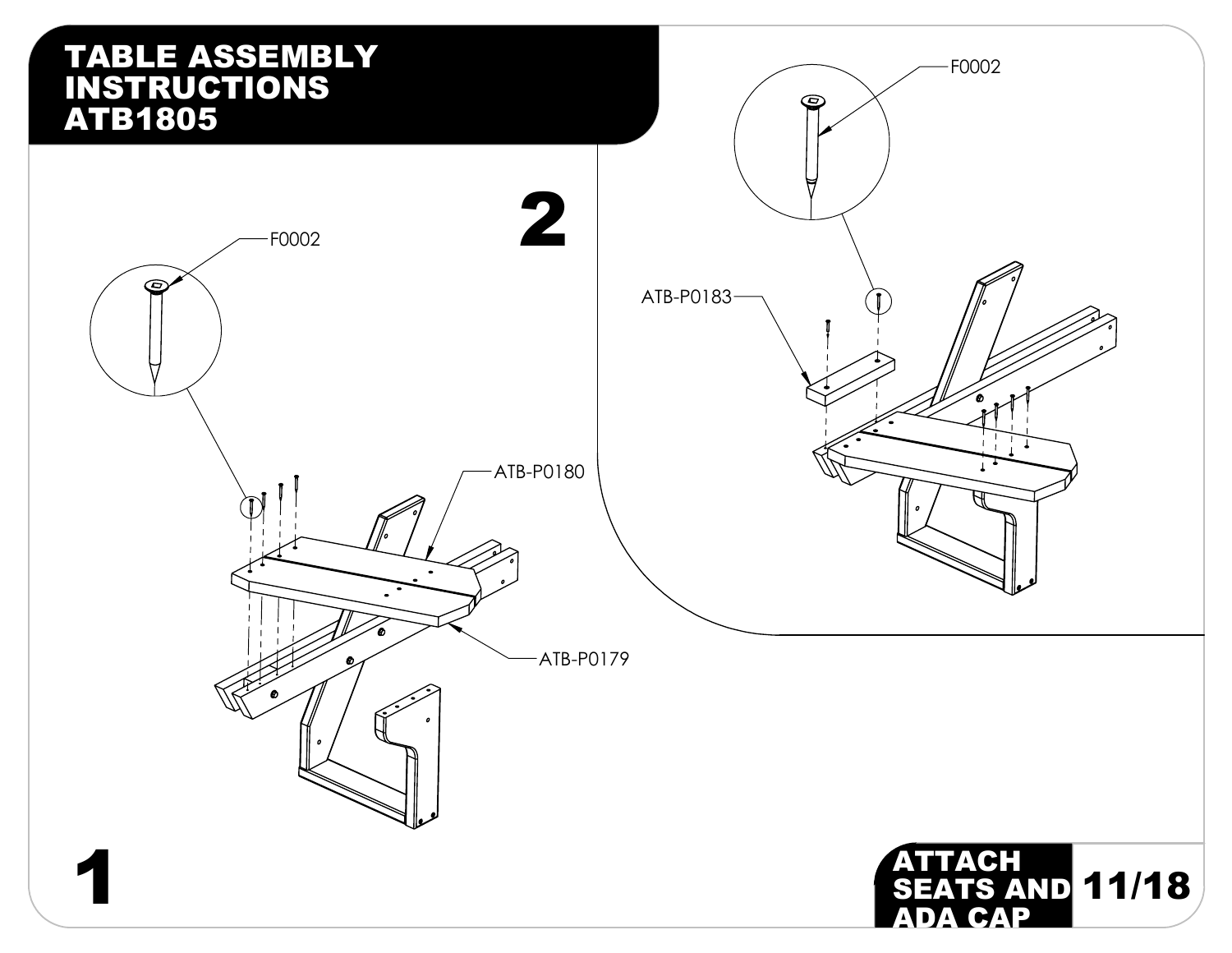### NOTE: SOME COMPONENTS HAVE BEEN REMOVED FOR CLARITY.

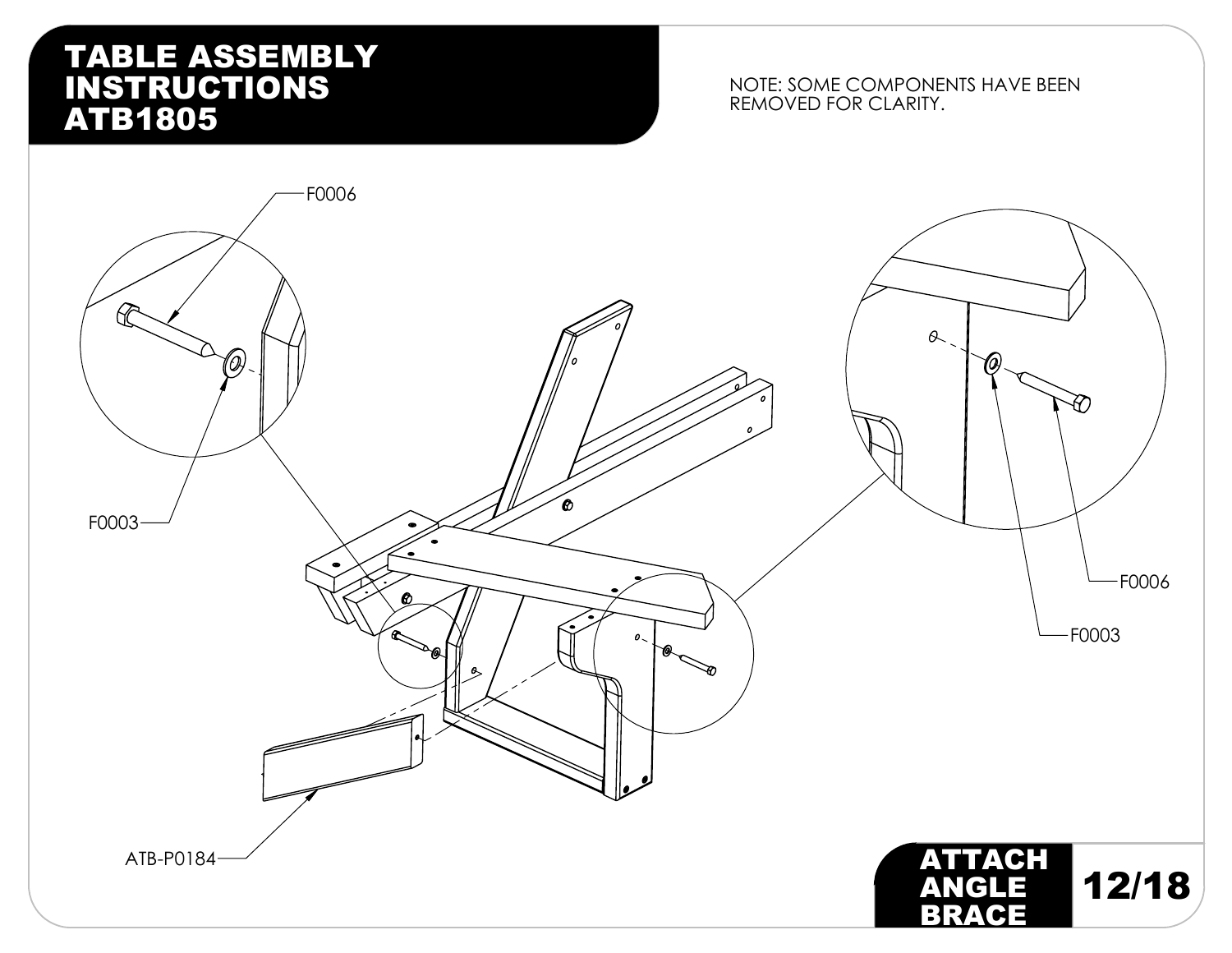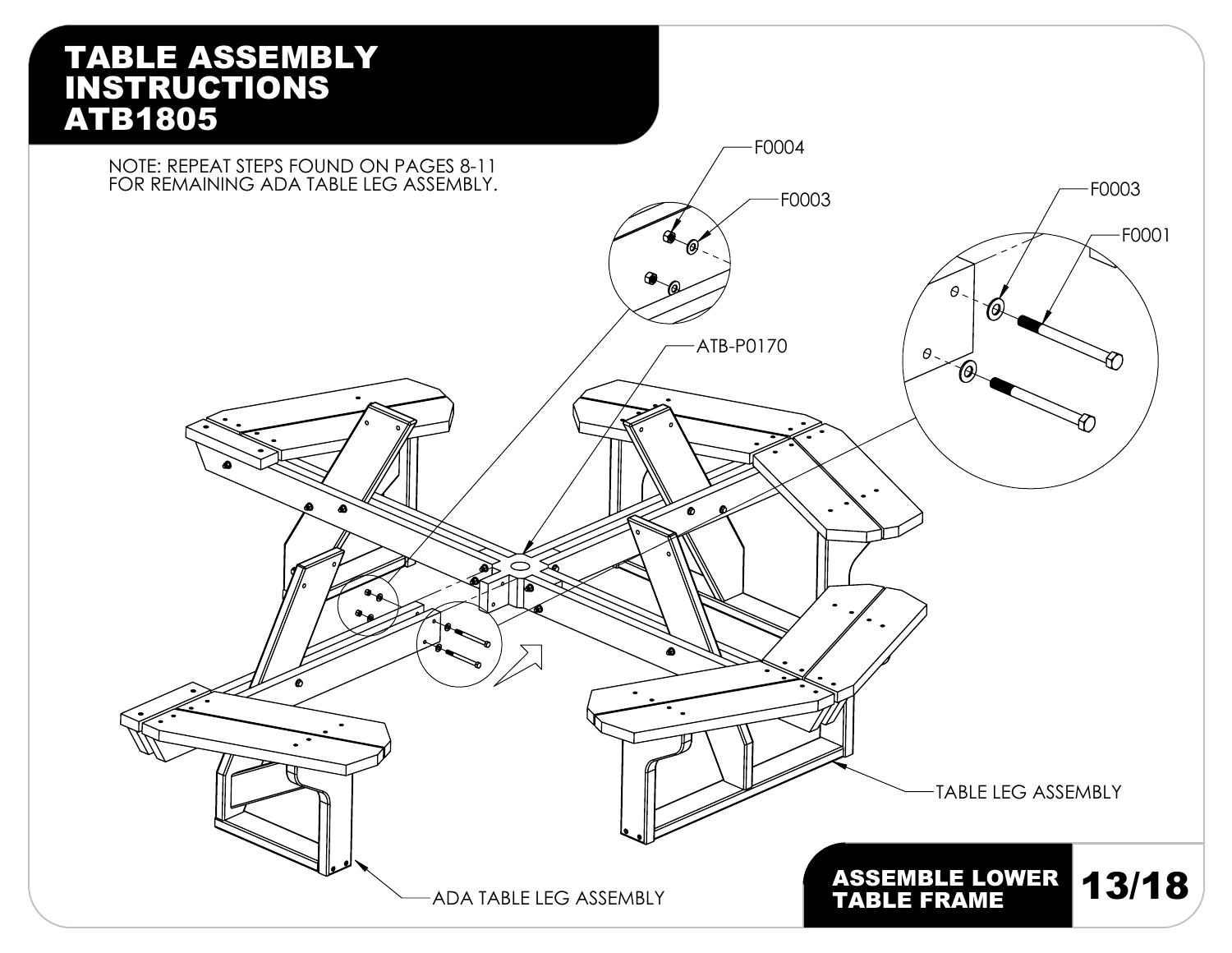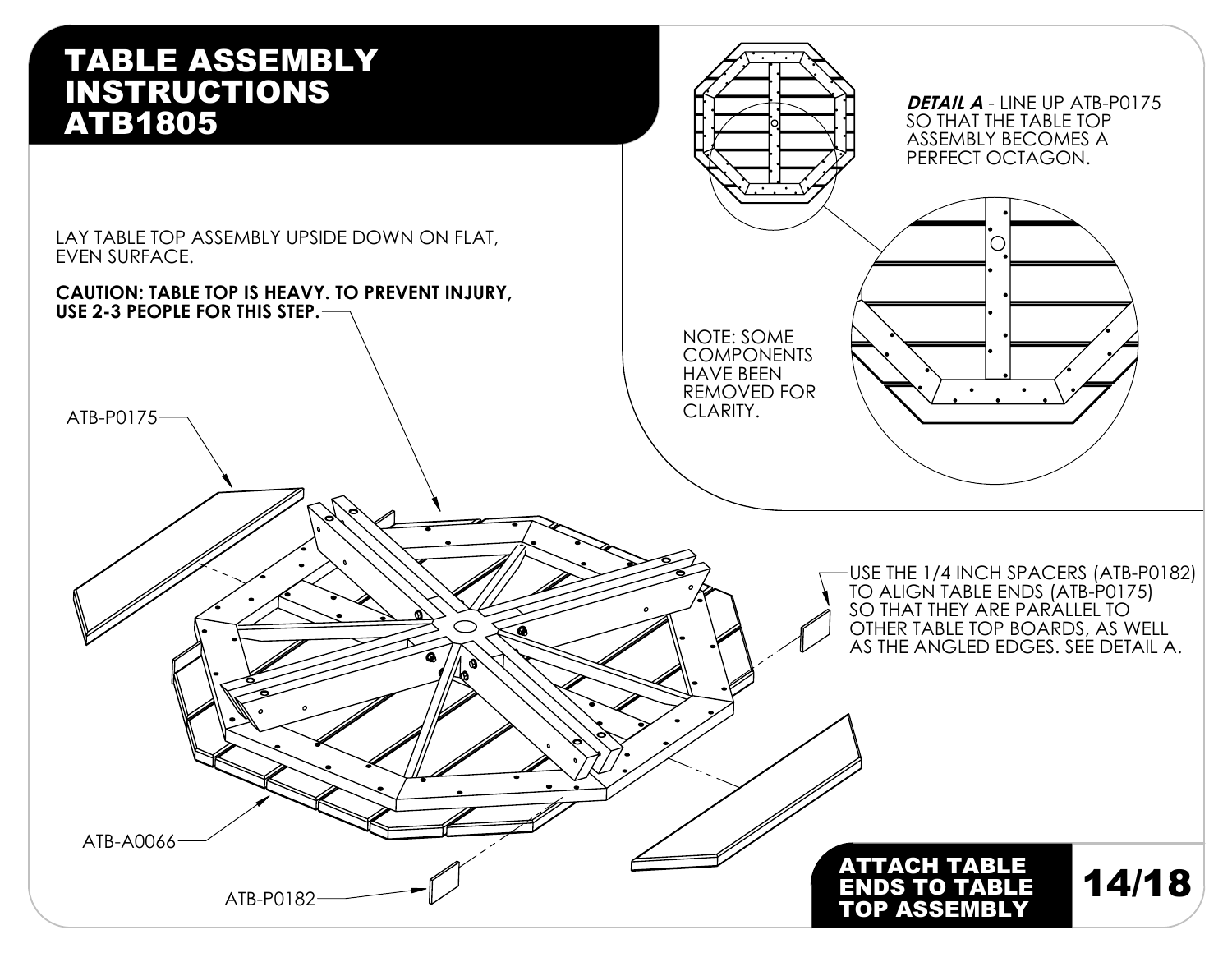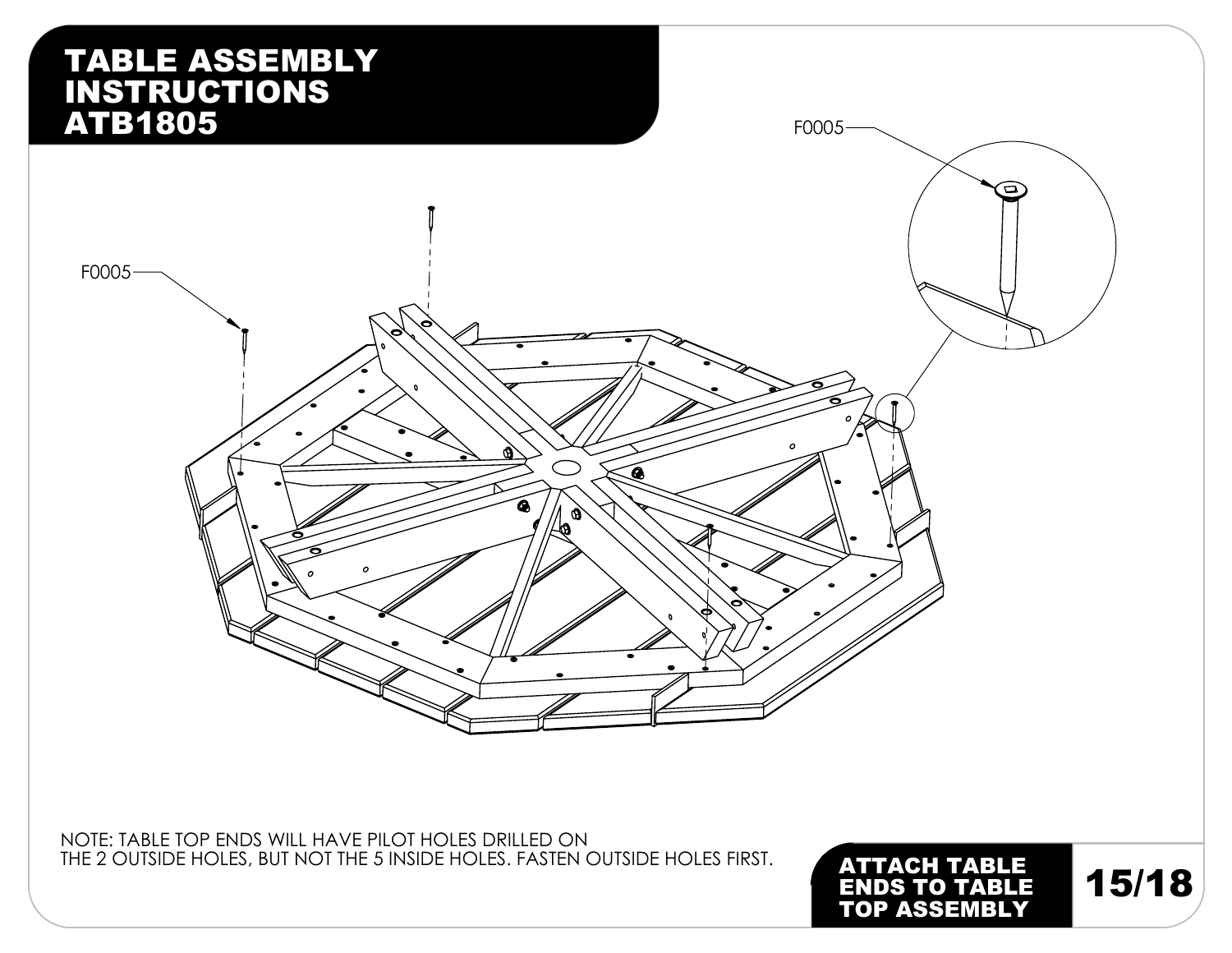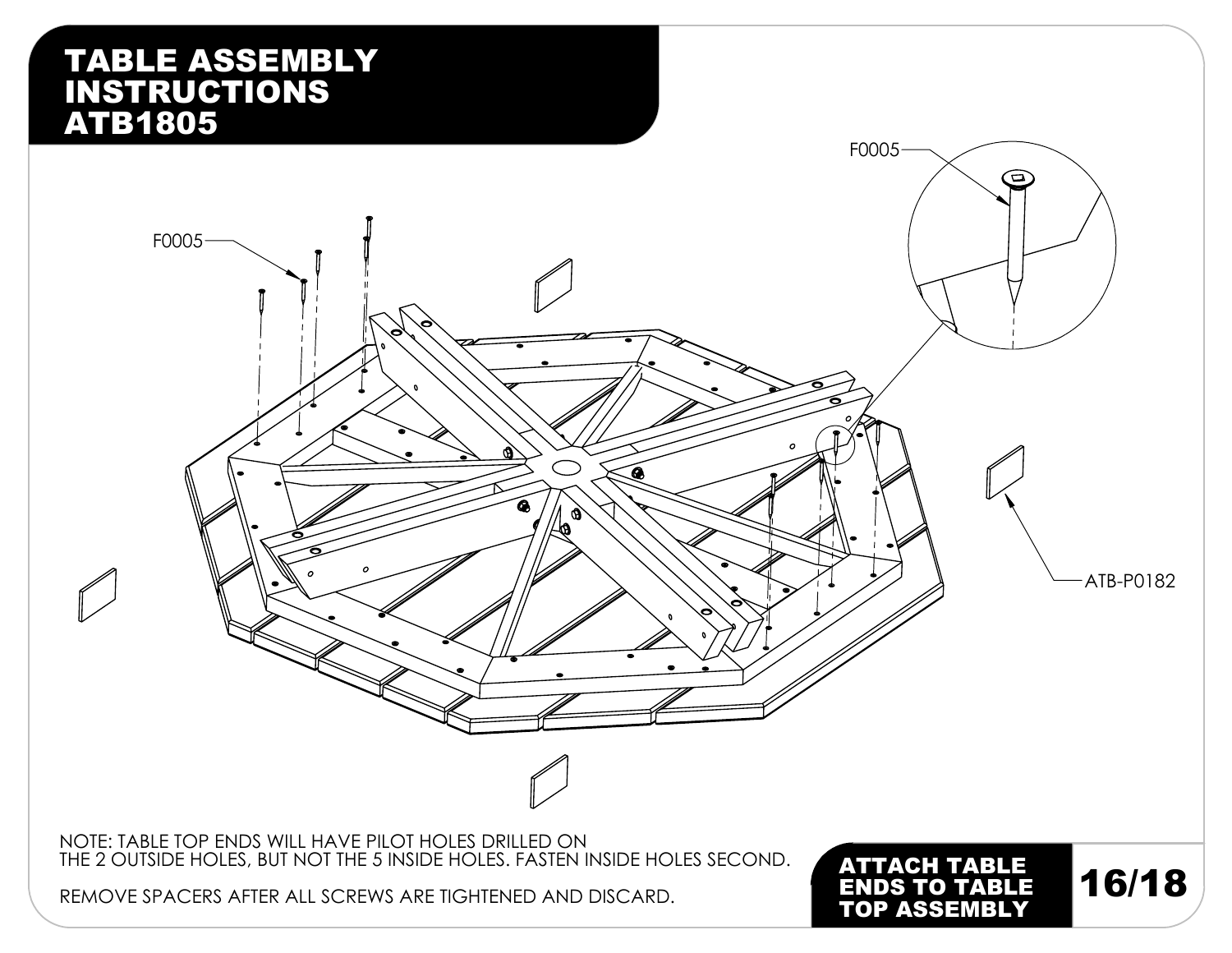

17/18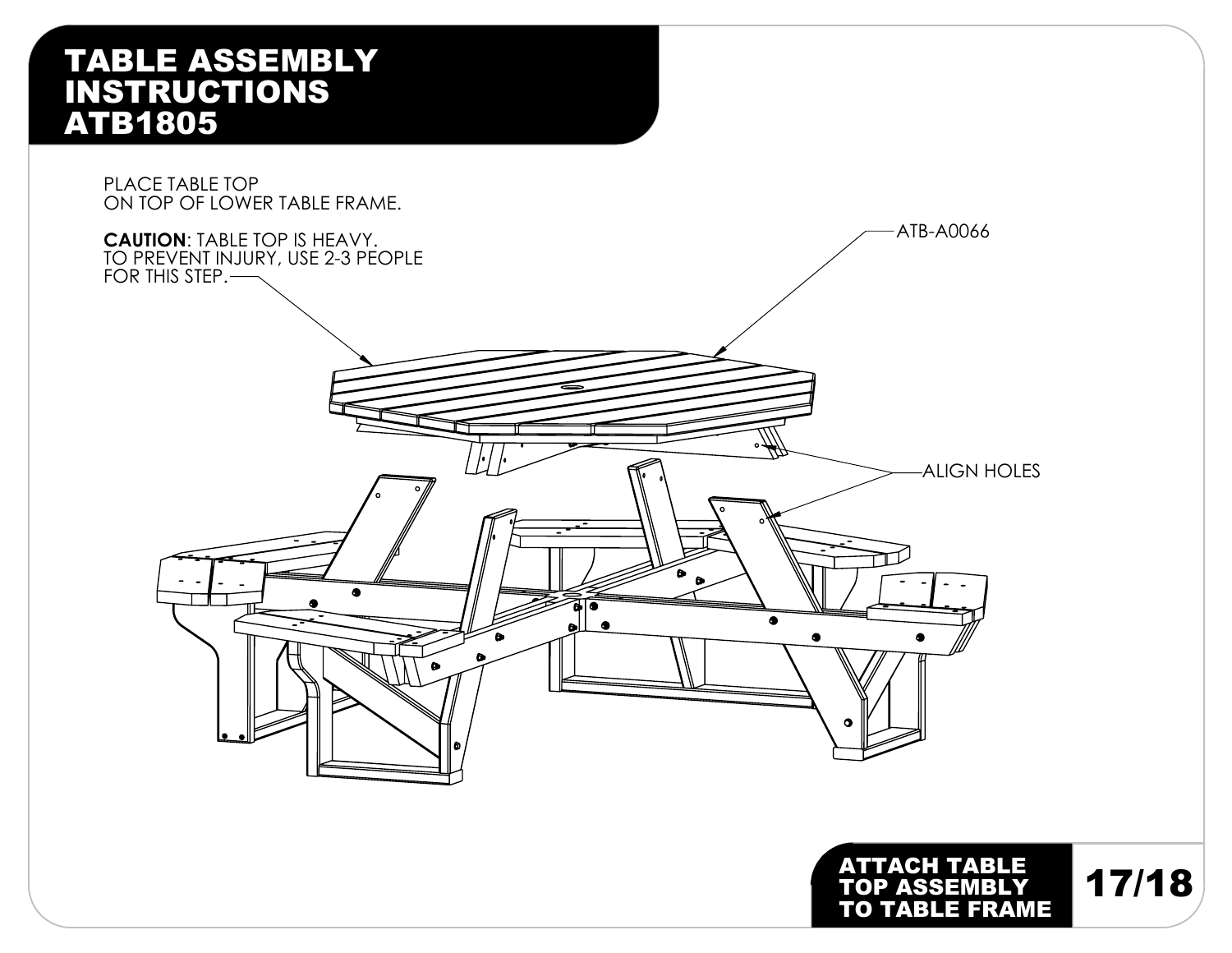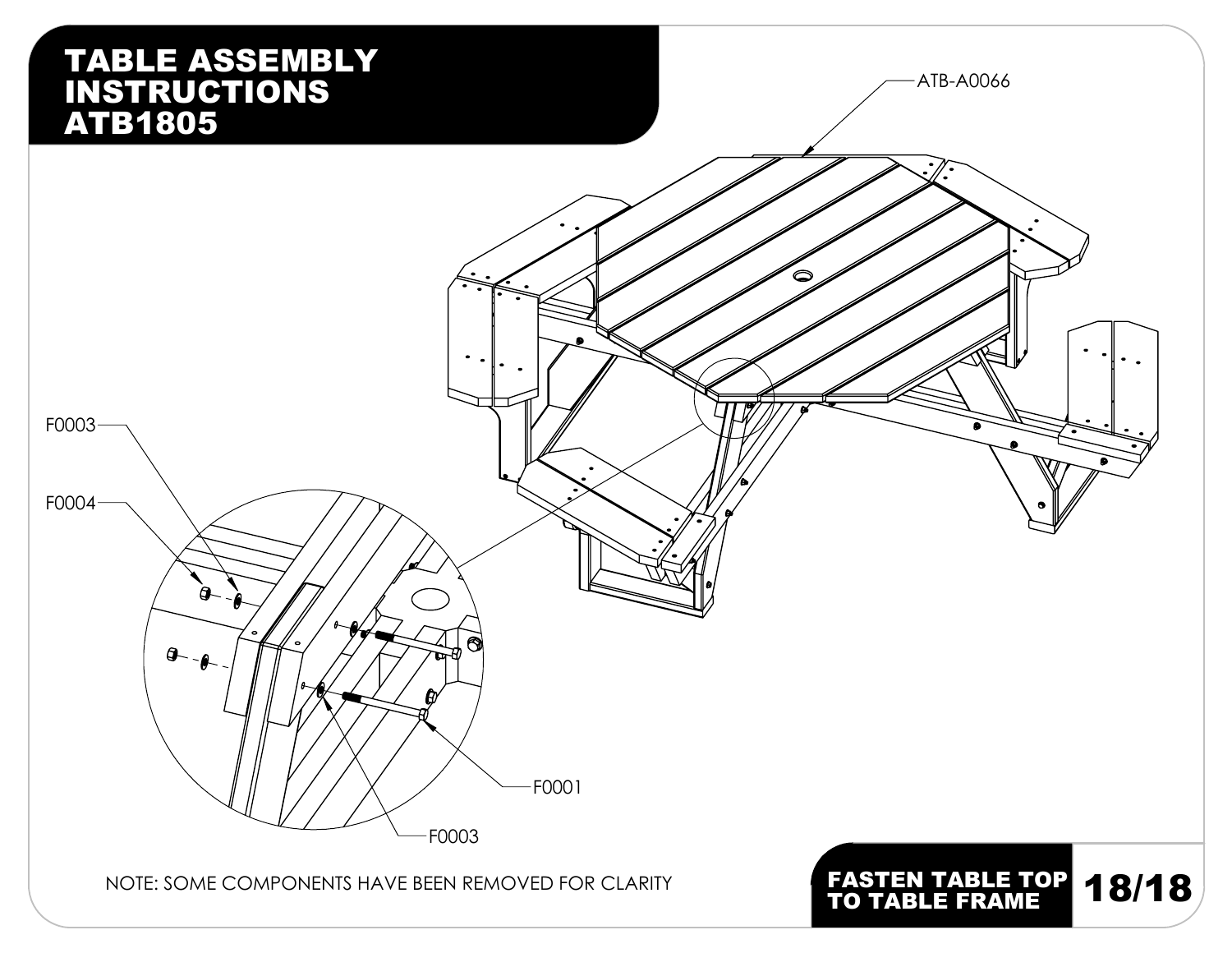